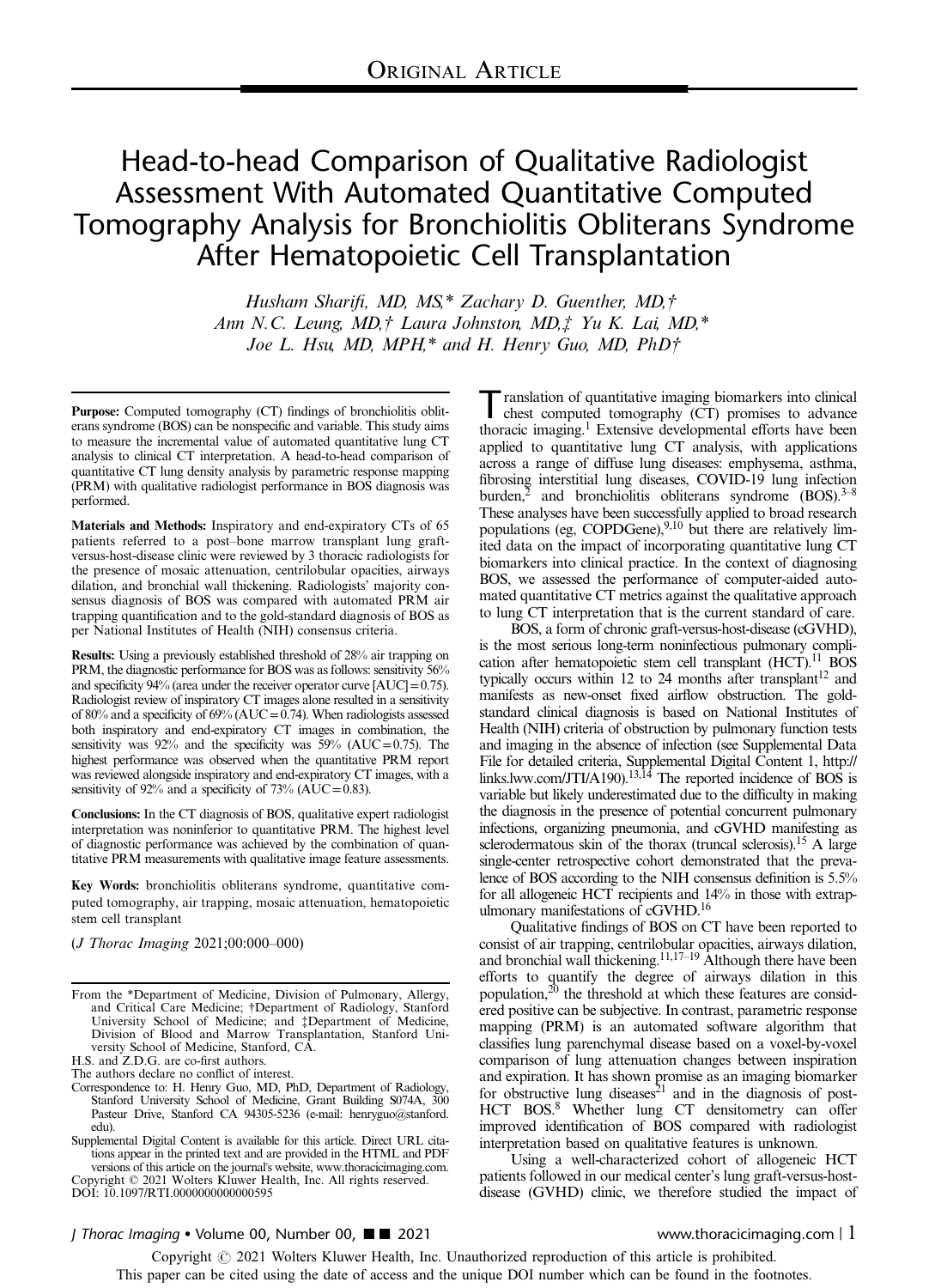PRM and qualitative interpretation for BOS diagnosis by radiologist interpretation of CTs and by the published air trapping threshold for BOS (ie, 28%).<sup>8</sup> These were compared to the gold-standard clinician diagnosis by NIH criteria[.13](#page-7-0) A subset of these data with differing diagnostic adjudication and disease classification was used in a previous machine learning study by our group<sup>22</sup> (see Supplemental Data File for details, Supplemental Digital Content 1, [http://links.lww.com/JTI/](http://links.lww.com/JTI/A190) [A190](http://links.lww.com/JTI/A190)). The association of pertinent imaging findings was also analyzed with respect to PRM metrics, thus offering an integrated approach for quantitative and qualitative assessments to enhance clinician and radiologist diagnosis of BOS.

### MATERIALS AND METHODS

### Study Population

For this study, we used a well-characterized database of PRM CT scans in patients followed in our medical center's lung GVHD clinic. Post-HCT patients were enrolled in the current study if they had a documented complaint of dyspnea and underwent chest CT with PRM air trapping quantification within the data collection period from June 2015 to June 2018. Of the resulting 79 eligible patients, 14 individuals were excluded due to loss to follow-up  $(n = 1)$ ; lack of pre-HCT  $(n=1)$  or follow-up  $(n=2)$  pulmonary function tests; or technically suboptimal CT scans  $(n = 10)$ , most frequently due to inadequate breathholds and respiratory motion). Nine of the remaining 65 patients contributed  $>1$  scan, resulting in a total of 76 PRM scans that were analyzed individually in a blinded manner.

The gold-standard diagnosis was established as isolated BOS (ie, without coexisting lung disease) by consensus agreement of 2 board-certified pulmonologists (H.S., J.L.H.) and a board-certified hematologist (L.J.) following NIH criteria (25 patients).<sup>13</sup> All fields of the CT PRM analysis were recorded, namely, percentage air trapping, percentage emphysema-like lung, percentage normal lung, expiratory lung volume, and inspiratory lung volume.

### CT Technique and Radiology Assessment

Noncontrast volumetric thoracic CT scanning at full inspiration (total lung capacity) and end expiration (residual volume) was performed (Siemens Force; Siemens Medical Systems, Erlangen, Germany; GE Discovery CT750 HD, GE Healthcare, Chicago, IL). Expiratory images were contiguous, without skipped images. Scans performed with the Siemens scanner had a 515×512 reconstruction matrix, 192×0.6 mm collimation, 120 kV, rotation time 0.25 seconds, pitch 1, and CareDose4 at QRM125. Images were reconstructed at 1 mm axial slice thickness with a sharp reconstruction algorithm (filter Br54) for visual assessment and a neutral reconstruction algorithm (filter Bf32) at 0.7 mm increment for PRM analysis. Scans performed with the GE scanner had a 515×512 reconstruction matrix, 64×0.625 mm collimation, 120 kV, rotation time 0.5 seconds, pitch 1.375, and SmartMA at NI52. Images were reconstructed at 1.25 mm axial slice thickness with a bone kernel for visual assessment and a standard kernel at 0.8 mm increment for PRM analysis. PRM was acquired using lung segmentation and image registration of paired inspiratory and expiratory images performed by a Food and Drug Administration (FDA)-approved software algorithm (Lung Density Analysis, Imbio, Minneapolis, MN, [https://imbio-web-public.](https://imbio-web-public.s3.amazonaws.com/Lung+Density+Analysis/Versions/3.0.0/USA/DES-7197+Imbio_CT_LDA_3.0_SW_Manual_US.pdf) [s3.amazonaws.com/Lung+Density+Analysis/Versions/3.0.0/](https://imbio-web-public.s3.amazonaws.com/Lung+Density+Analysis/Versions/3.0.0/USA/DES-7197+Imbio_CT_LDA_3.0_SW_Manual_US.pdf) [USA/DES-7197+Imbio\\_CT\\_LDA\\_3.0\\_SW\\_Manual\\_US.](https://imbio-web-public.s3.amazonaws.com/Lung+Density+Analysis/Versions/3.0.0/USA/DES-7197+Imbio_CT_LDA_3.0_SW_Manual_US.pdf) [pdf](https://imbio-web-public.s3.amazonaws.com/Lung+Density+Analysis/Versions/3.0.0/USA/DES-7197+Imbio_CT_LDA_3.0_SW_Manual_US.pdf)). Voxels were classified based on ranges of Hounsfield

units following a standardized protocol (Supplemental Data File, Supplemental Digital Content 1, [http://links.](http://links.lww.com/JTI/A190) [lww.com/JTI/A190](http://links.lww.com/JTI/A190)).

CT scans were independently reviewed and scored by 3 thoracic radiologists (Z.D.G., 5 y of experience; H.H.G., 12 y of experience; A.N.C.L., 28 y of experience) who were blinded to patient identification and clinical information. Radiologists were able to adjust window/level settings manually. To simulate clinical interpretation and assess the relative contributions of the inspiratory phase, expiratory phase, and CT imaging features to BOS diagnosis, radiologists were provided with progressively greater information in 3 sequential stages ([Fig. 1\)](#page-2-0). First, axial inspiratory images were assessed for presence or absence of airways dilation, bronchial wall thickening, centrilobular opacities, and mosaic attenuation, as per published imaging criteria for BOS.<sup>11,17</sup> The extent of the mosaic attenuation was scored semiquantitatively as none, low (less than one third of lung parenchyma), or high (greater than or equal to one third of lung parenchyma) (see Supplemental Data File for details, Supplemental Digital Content 1, [http://links.lww.com/JTI/A190\)](http://links.lww.com/JTI/A190) using previously established methods.<sup>23,24</sup> In the inspiratory phase, the radiologist diagnosed the absence or presence of BOS and their corresponding degree of confidence on a scale from 1 to 3, the latter representing the highest confidence. At the second stage, the radiologist reviewed the axial end-expiratory images and inspiratory images of the same patient to assess the degree of mosaic attenuation and again provided a binary diagnosis of BOS and corresponding confidence level. At the third and final stage in the same session, the radiologist reviewed the PRM report that quantified percentage air trapping and again provided a binary BOS diagnosis with confidence level. In a separate analysis, the presence of BOS was determined by PRM report alone using previously established criteria of  $>$  2[8](#page-6-0)% persistent low-density area.<sup>8</sup>

### Statistical Analysis

Consensus values of binary CT attributes (mosaic attenuation, airways dilation, bronchial wall thickening, centrilobular nodules) and BOS diagnosis were rounded to the nearest integer. Given the binary nature of these parameters, the consensus value represented either perfect consensus or a 2-versus-1 tiebreak (ie, a two third majority vote). Consensus data for extent of mosaic attenuation and confidence levels were assessed by taking the mean for each variable entered by the 3 radiologists and rounding to the nearest integer when appropriate. Metrics for CT chest attributes were analyzed using the  $\chi^2$  test. *P*-values < 0.05 were considered significant. For the diagnosis of consensus radiologist reads, a 95% confidence interval was assessed for each area under the curve (AUC). Unadjusted univariate logistic regression was applied to CT scan attributes separately to assess association with pure BOS as the response variable. Multivariate logistic regression assigned multiple CT scan attributes as covariates to perform risk adjustment. Odds ratios were calculated from the beta coefficients of covariates. All statistical analyses were carried out in R, version 3.6.1 [\(www.r-project.org\)](http://www.r-project.org) with the caret package for analytics of radiologist performance.

### RESULTS

## Study Cohort

Sixty-five patients formed the analytic cohort. Given that 9 patients received >1 CT chest, a total of 76 PRM CT scans

2 | www.thoracicimaging.com Copyright © 2021 Wolters Kluwer Health, Inc. All rights reserved.

Copyright  $\odot$  2021 Wolters Kluwer Health, Inc. Unauthorized reproduction of this article is prohibited.

This paper can be cited using the date of access and the unique DOI number which can be found in the footnotes.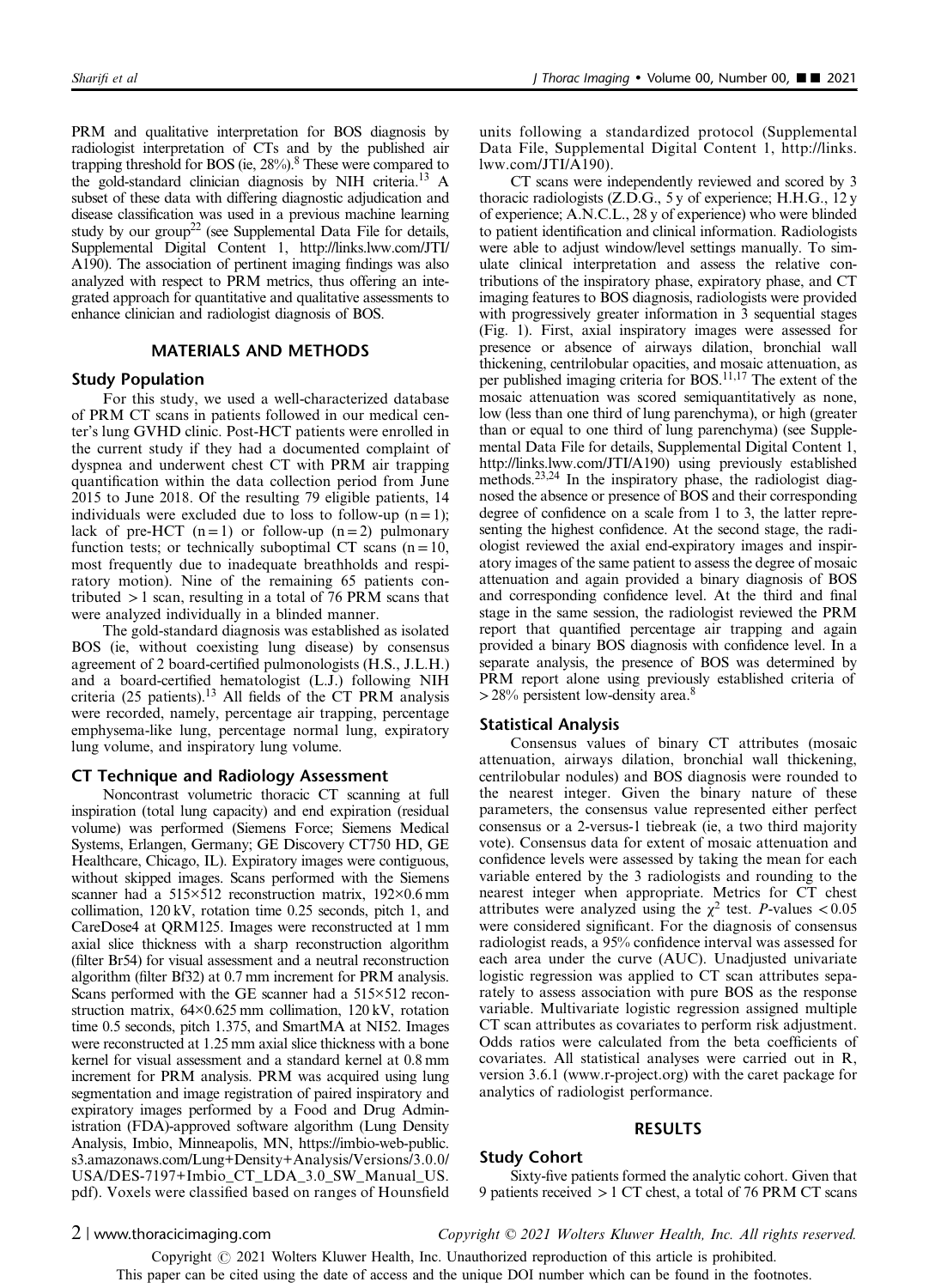<span id="page-2-0"></span>

FIGURE 1. Example of 3-stage step-wise interpretation of chest CT for BOS diagnosis. Stage 1: CT images obtained in the inspiratory phase reviewed for features reported in BOS: airways dilation, bronchial wall thickening, centrilobular opacities, and mosaic attenuation (MA). Severity of MA is scored as none, low, or high, and the diagnosis of BOS with confidence level is made (see the Materials and methods section). In the case shown, airways dilation and centrilobular opacities (visible on other slices) were present, bronchial wall thickening was absent, MA was scored as low, and the scan was judged to be positive for BOS with low confidence. Stage 2: CT images obtained at the end-expiratory phase were then provided at the same session, with repeat scoring of MA severity and BOS diagnosis. In the case shown, MA scored increased to high, and the diagnosis was positive for BOS with moderate confidence. Stage 3: Automated, lung voxel density-based PRM air trapping quantification report was then made available to the radiologist at the same session. In the case shown, PRM calculated 37% air trapping (see Supplemental Data File for the software calculation method, Supplemental Digital Content 1,<http://links.lww.com/JTI/A190>). The patient was diagnosed with BOS with high confidence.

were analyzed to assess each CT chest as an independent diagnostic challenge. Twenty-five scans were from 22 patients with BOS without concomitant lung disease. The mean age was 52 years, with 20% of patients having a history of obstructive lung disease before HCT [\(Table 1\)](#page-3-0). Ninety percent of patients had cGVHD of at least 1 organ, diagnosed at a median of 26 months after HCT. Over a 19-month median length of follow-up, the overall mortality was 16.9%.

### Copyright © 2021 Wolters Kluwer Health, Inc. All rights reserved. www.thoracicimaging.com | 3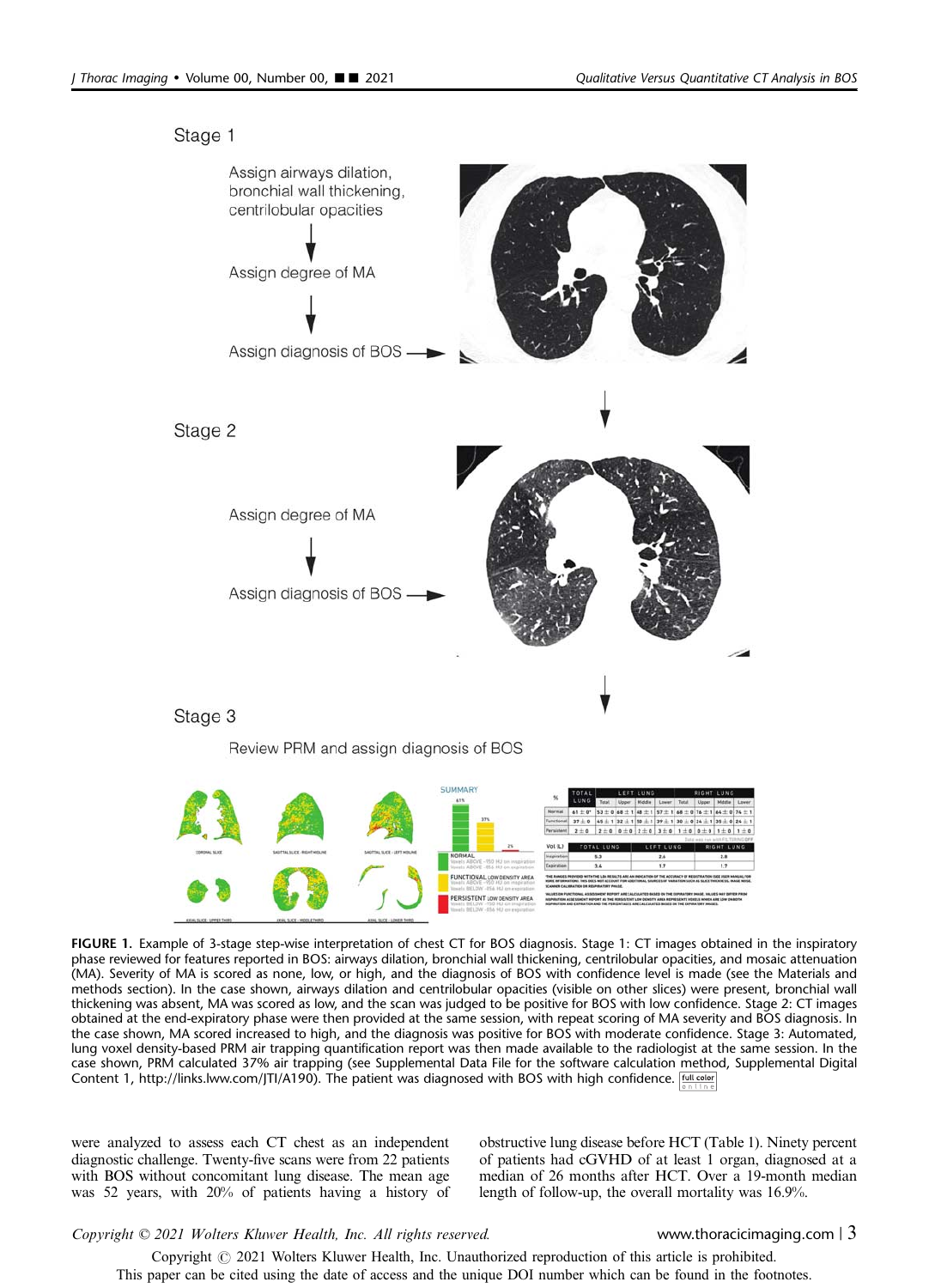<span id="page-3-0"></span>

|  |  |  | TABLE 1. Cohort Demographics* |
|--|--|--|-------------------------------|
|--|--|--|-------------------------------|

|                                              | $n(^{0}/_{0})$ |
|----------------------------------------------|----------------|
| No. PRM CT scans analyzed                    | 76             |
| No. patients                                 | 65             |
| Age, mean (SD)                               | 52.0(12.5)     |
| Male                                         | 37 (56.9)      |
| History of previous obstructive lung disease | 13 (19.6)      |
| History of smoking                           | 20(30.8)       |
| cGVHD                                        | 60(92.3)       |
| Pulmonary complications after HCT+           |                |
| <b>BOS</b>                                   | 25(32.9)       |
| OΡ                                           | 8(10.5)        |
| TS                                           | 13(17.1)       |
| BOS+OP                                       | 4(5.3)         |
| $BOS+TS$                                     | 4(5.3)         |
| Infection                                    | 3(3.9)         |
| Fibrosis                                     | 3(3.9)         |
| None                                         | 16(21.1)       |
| Mortality                                    | 11(16.9)       |

\*Demographics are presented for 65 patients who underwent a total of 76 CT chest scans.

†Represents the number of complications in the cohort of 76 CT chest scans. For example, 25 scans were from patients diagnosed with BOS by NIH criteria. OP indicates organizing pneumonia; TS, truncal sclerosis.

In assessing the association of imaging attributes with the gold-standard diagnosis, mosaic attenuation and airways dilation revealed the strongest correlation (Table 2). Univariate logistic regression showed that these 2 features maintained statistical significance with large odds ratios (Table 3). To control for correlation of imaging attributes, we performed multivariate regression and found that only the association for mosaic attenuation with BOS maintained statistical significance (odds ratio =  $6.0$ ,  $95\%$  confidence interval: 1.9-20.1,  $P = 0.002$ ).

In the context of mosaic attenuation being associated with BOS diagnosis by correlation and regression analysis, we sought to assess the sensitivity and specificity of quantitative air trapping on PRM as a solitary diagnostic marker (Fig. 2). The specificity of BOS diagnosis was 90.5% at 16% air trapping and 95.2% at 21% air trapping. In contrast, the sensitivity of BOS diagnosis increased only with low air trapping levels (eg, 86% sensitivity at 8% air trapping).

To explore the correlation of visual severity of mosaic attenuation with percent air trapping by PRM, we analyzed quantitative air trapping percentage against consensus mosaic attenuation. For mosaic attenuation evaluated on inspiratory images [\(Fig. 3A\)](#page-4-0), the mean air trapping percentage differed significantly when comparing studies with scores of "none" to "low" (8.6% vs. 25.1% air trapping, respectively,  $P < 0.00001$ )

TABLE 2. Association of Lung CT Attributes Versus Ground Truth Diagnosis of BOS\*

|                                  | $\gamma^2$ Value |        |
|----------------------------------|------------------|--------|
| Mosaic attenuation (expiratory)  | 14.3             | 0.0002 |
| Airways dilation                 | 8.0              | 0.0046 |
| Mosaic attenuation (inspiratory) | 5.7              | 0.0169 |
| Bronchial wall thickening        | 3.2              | 0.0729 |
| Centrilobular nodules            | 12               | 0.2723 |

 $*N = 76.$ 

Presence of lung CT attribute was determined by consensus radiologist assessment, as described in the Materials and methods section.

| <b>TABLE 3.</b> Association of Lung CT Attributes as Assessed by |  |  |  |  |
|------------------------------------------------------------------|--|--|--|--|
| Radiologists With a Diagnosis of BOS*                            |  |  |  |  |

|                                             | Odds<br>Ratio | 95% Confidence<br><b>Interval</b> |
|---------------------------------------------|---------------|-----------------------------------|
| Expiratory mosaic<br>attenuation            | 8.3           | $2.9 - 25.9$                      |
| Airways dilation                            | 5.9           | $1.9 - 22.5$                      |
| Bronchial wall thickening                   | 2.8           | $1.0 - 8.0$                       |
| Centrilobular nodules                       | 2.2           | $0.7 - 7.4$                       |
| Mosaic attenuation after risk<br>adjustment | 6.0           | $1.9 - 20.1$                      |

 $N = 76$ 

Presence of lung CT attribute was determined by consensus radiologist assessment, as described in the Materials and methods section. The first 4 rows show the results of univariate regression. Mosaic attenuation in the fifth row is reported after risk adjustment by airways dilation, bronchial wall thickening, and centrilobular nodules.

or "none" to "high" mosaic attenuation (8.6% vs. 40.3%, respectively,  $P=0.003$ ). For end-expiratory mosaic attenuation [\(Fig. 3B](#page-4-0)), mean air trapping differed when comparing studies with scores of "none" to "low" (7.5% vs. 17.5% air trapping, respectively,  $P=0.001$ ) or "none" to "high" mosaic attenuation (7.5% vs. 27.4% air trapping, respectively,  $P=0.0003$ ). No other pairings achieved statistical significance.

We explored the correlation of mosaic attenuation with quantitative air trapping among the 25 scans from patients with BOS and found the following groups: presence of mosaic attenuation with high air trapping percentage (16/25); presence of mosaic attenuation with low air trapping percentage (6/25); and absence of mosaic attenuation with high air trapping percentage (1/25) [\(Figs. 4A](#page-5-0)–C). [Figure 4D](#page-5-0) shows a patient without BOS, with CT demonstrating lack of mosaic attenuation and low quantitative air trapping.

We sought to understand how radiologist diagnosis based on qualitative imaging features compared to the previously published air trapping threshold of 28% for BOS diagnosis<sup>[8](#page-6-0)</sup> ([Table 4](#page-6-0), [Fig. 5](#page-6-0)). For the inspiratory phase, we found a diagnostic accuracy of 72%, a sensitivity of 80%, a specificity of 69%, and an AUC of 0.74. Adding the expiratory phase, we found an accuracy of 70%, a sensitivity of



FIGURE 2. Sensitivity and specificity of increasing quantified PRM air trapping percentage with respect to ground truth diagnosis of pure BOS. Full color

4 | www.thoracicimaging.com Copyright © 2021 Wolters Kluwer Health, Inc. All rights reserved.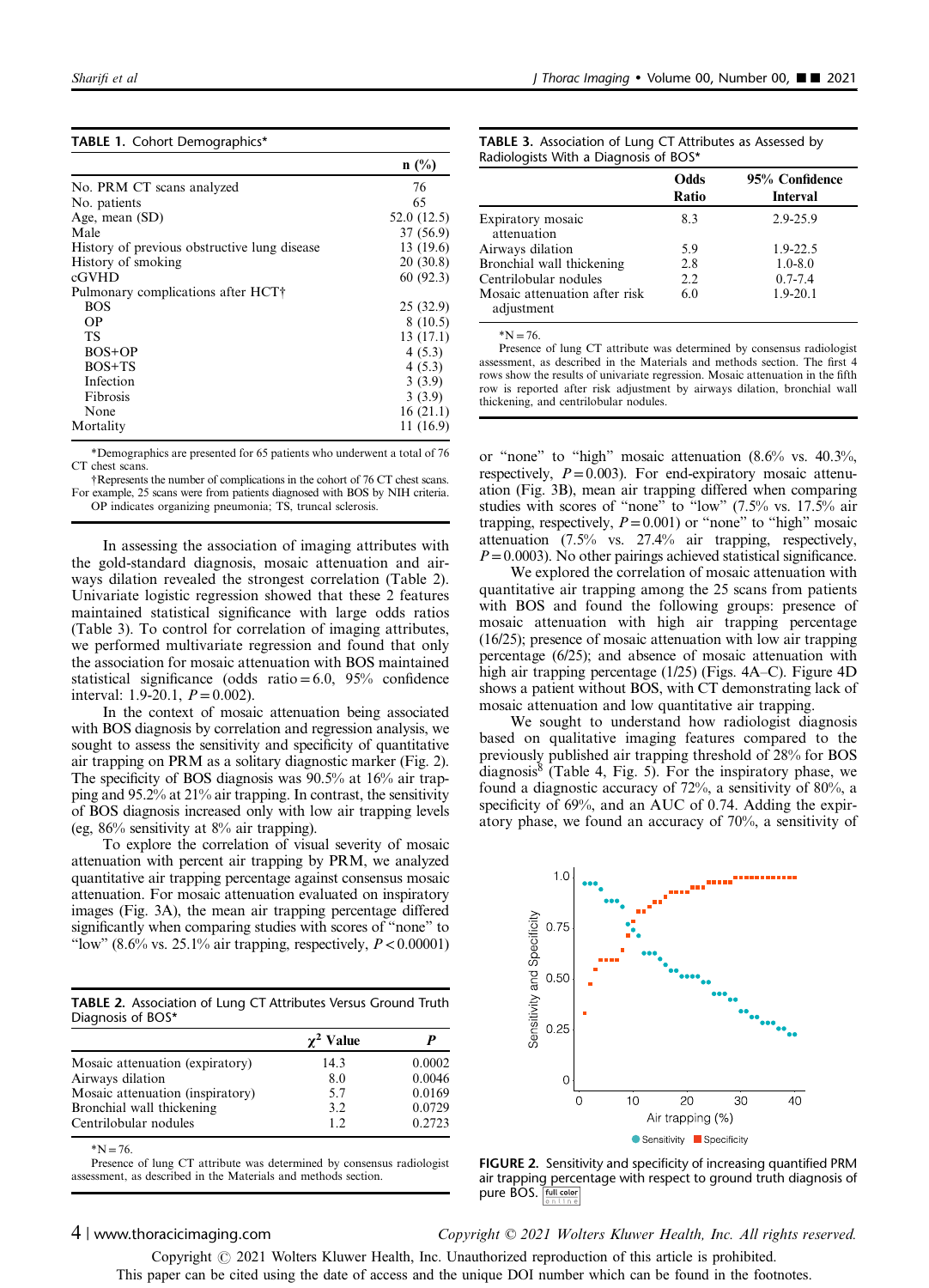<span id="page-4-0"></span>

FIGURE 3. Air trapping percentage quantified by automated PRM versus categories for the percentage of lung that show mosaic attenuation as assessed by radiologists. A, The assessment of inspiratory CT images. B, The assessment of expiratory CT images. Categories for mosaic attenuation are by consensus assessment of radiologists, as defined in Materials and methods section. Each dot represents 1 CT chest. The red square shows the median and the vertical red line shows the interquartile range.  $\frac{f_{\text{total color}}}{\text{C} \cdot \text{total color}}$ 

92%, a specificity of 59%, and an AUC of 0.75. Subsequent addition of quantitative PRM output yielded an accuracy of 79%, a sensitivity of 92%, a specificity of 73%, and an AUC of 0.83. In contrast, the air trapping threshold of 28% by PRM, when used alone, achieved an accuracy of 82%, a sensitivity of 56%, a specificity of 94%, and an AUC of 0.75.

To understand the performance characteristics of radiologist interpretation, we studied BOS diagnosis by radiologist confidence in CT interpretation. High confidence labels were applied to 7 o 76 scans (9.1%) with only inspiratory phase images, and 6 of these 7 scans were diagnosed correctly as BOS (86% accuracy). High confidence labels were applied to 7 of 76 scans (9.1%) in the combined analysis of both inspiratory and expiratory phase images, and all of these 7 scans were diagnosed correctly as BOS. The addition of PRM quantitative air trapping percentage increased radiologists' interpretative confidence, and high confidence labels were applied to 26 of 76 scans (24%) when radiologists reviewed inspiratory and expiratory images along with PRM output, and 25 of these 26 scans were diagnosed correctly as BOS (96% accuracy). The following associations of BOS diagnosis with imaging features were found in the group of 26 high-confidence CTs: mosaic attenuation in the expiratory phase ( $\chi^2$  = 11.1, P = 0.0008), airways dilation ( $\chi^2$  = 7.8, P = 0.005), bronchial wall thickening  $(\chi^2 = 5.7, P = 0.017)$ , and centrilobular nodularity  $(\chi^2 = 4.0, P = 0.05)$ . In contrast to feature assessment with all scans, in which only mosaic attenuation and airways dilation achieved statistical significance, radiologists achieved significance for all imaging features when their confidence in BOS diagnosis was high.

### **DISCUSSION**

In this study, we demonstrated that the combination of radiologist assessment and quantitative lung density analysis resulted in improved diagnostic accuracy for BOS when compared to radiologist's qualitative interpretation or to air trapping quantification by PRM alone. These findings parallel those of other studies that report improved performance when radiologist interpretation is assisted by output from automated algorithms, such as in distinguishing COVID-19 lung infection from other pneumonias.

In assessing the relative importance of CT imaging attributes in BOS, we found by correlation and regression analysis that mosaic attenuation had a consistent association with the clinical diagnosis of BOS. Although quantitative air trapping has been explored in previous studies as a surrogate biomarker for mosaic attenuation, $8,26$  our study showed that sensitivity and specificity varied widely according to the degree of air trapping percentage ([Fig. 2\)](#page-3-0). Based on these analyses, we sought to understand how combining the characteristics of mosaic attenuation and quantitative air trapping improved diagnostic accuracy for BOS and found that the 2 parameters sometimes diverged (Figs. 3, [4\)](#page-5-0). This suggested that the presence or absence of mosaic attenuation is useful in distinguishing explicit cases of BOS, but that the extent of mosaic attenuation may be limited in diagnosing early BOS or identifying differing severities of BOS, as has been also described by Konen et al<sup>23</sup> in patients with BOS after lung transplant.

The apparent discrepancy between CT appearance of lack of mosaic attenuation and high air trapping quantification by PRM seen in 1 of 25 scans from BOS patients ([Fig. 4C](#page-5-0)) may arise from obliterative bronchiolitis being extensive and diffuse, with decreased heterogenous appearance of mosaic attenuation on CT despite geographically widespread air trapping in this case. In the opposite instance of present mosaic attenuation but low PRM air trapping percentage in BOS (6/ 25 scans) [\(Fig. 4B\)](#page-5-0), concomitant ground-glass may accentuate the appearance of mosaic attenuation, but decrease the calculated PRM air trapping percentage due to overall increased lung density. Greater heterogeneity of small airways obstruction may also account for more prominent appearance of mosaic attenuation in some cases.

Assessment of the various visual and quantitative biomarkers across inspiratory and expiratory phases revealed stepwise improvements in diagnostic performance for BOS. Addition of end-expiratory CT to inspiratory imaging alone improved the sensitivity but decreased the specificity, similar to what has previously been demonstrated in postlung transplant  $BOS<sup>27</sup>$  $BOS<sup>27</sup>$  $BOS<sup>27</sup>$  Addition of PRM air trapping quantification to assessment of inspiratory and expiratory imaging improved specificity and maintained the gains in sensitivity, with minimal additional radiologist interpretation time incurred, estimated to be approximately or <1 minute. Our study contrasts with a previous study by Galban et  $al$ ,<sup>[8](#page-6-0)</sup> which used a quantitative air trapping threshold of 28% for the diagnosis of BOS. Applying this threshold to our cohort

Copyright © 2021 Wolters Kluwer Health, Inc. All rights reserved. www.thoracicimaging.com | 5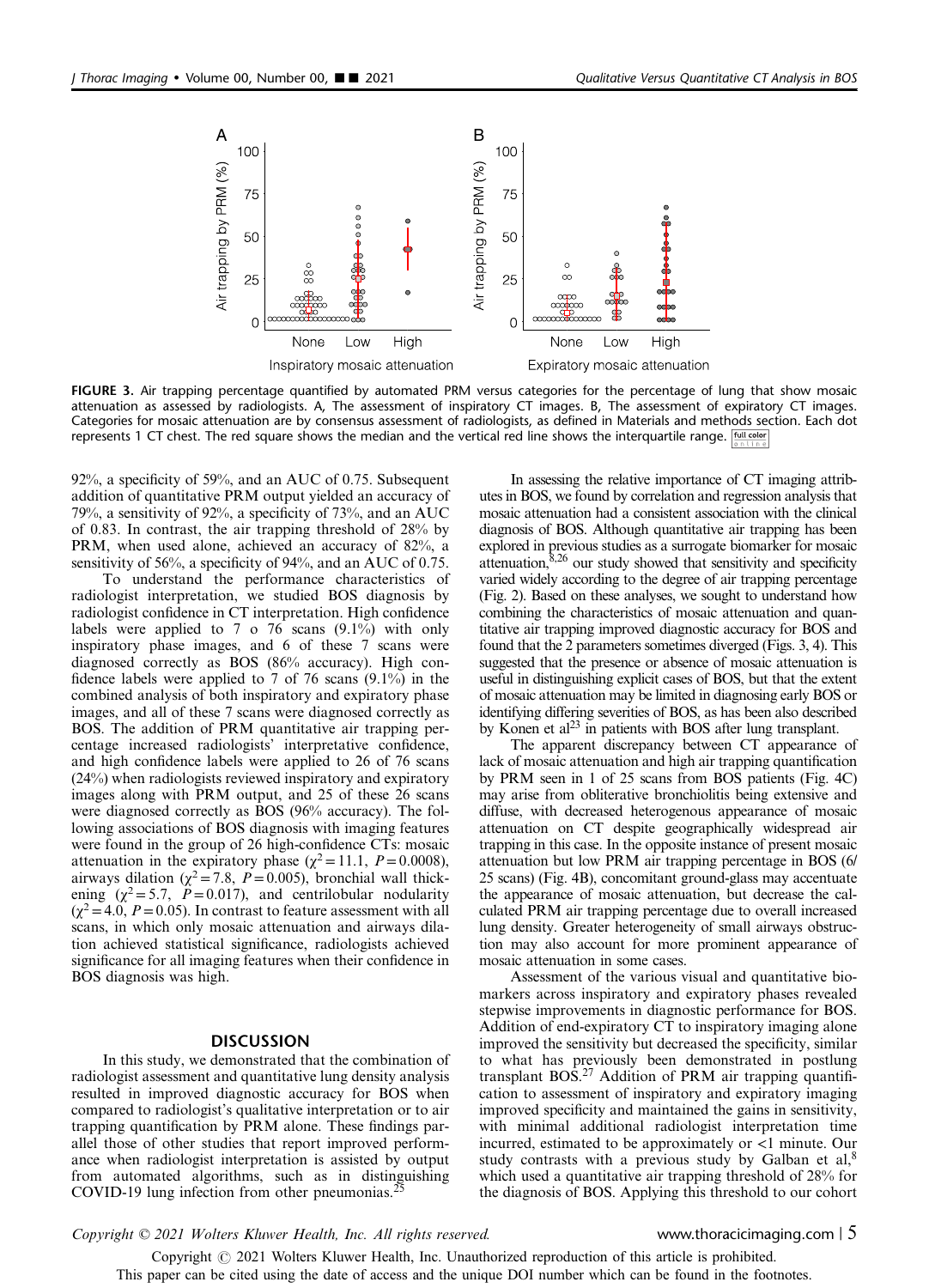<span id="page-5-0"></span>

FIGURE 4. Example cases of high and low mosaic attenuation on expiratory axial cuts of lung CT scans with high and low air trapping as quantified by PRM. A–C, Patients who were diagnosed clinically with BOS. A, High mosaic attenuation and high PRM quantified air trapping at 44%. B, High mosaic attenuation and relatively low quantified air trapping of 14%. C, A patient with apparently low mosaic attenuation, despite high quantified air trapping of 59%. D, A patient with the clinical diagnosis of not having BOS and illustrates low mosaic attenuation and low air trapping of 2%. Full color

yielded a specificity of 94% and a sensitivity of 56%, with important differences in study design. Galban and colleagues compared BOS to infection. In the context of assessing pure BOS only, we compared against patients with any lung disease—organizing pneumonia, fibrosis, infection—as well as patients without lung disease. PRM percentage air trapping quantification as a solitary marker is limited in its ability to capture the full physiology of these other conditions. Our analysis illustrates that the optimal air trapping threshold depends on the clinical context.

Our study is subject to several limitations. Patients referred for quantitative PRM analysis were assessed at a dedicated lung GVHD clinic, which necessarily makes the presence of BOS more likely. Second, to decrease the effects

### 6 | www.thoracicimaging.com Copyright © 2021 Wolters Kluwer Health, Inc. All rights reserved.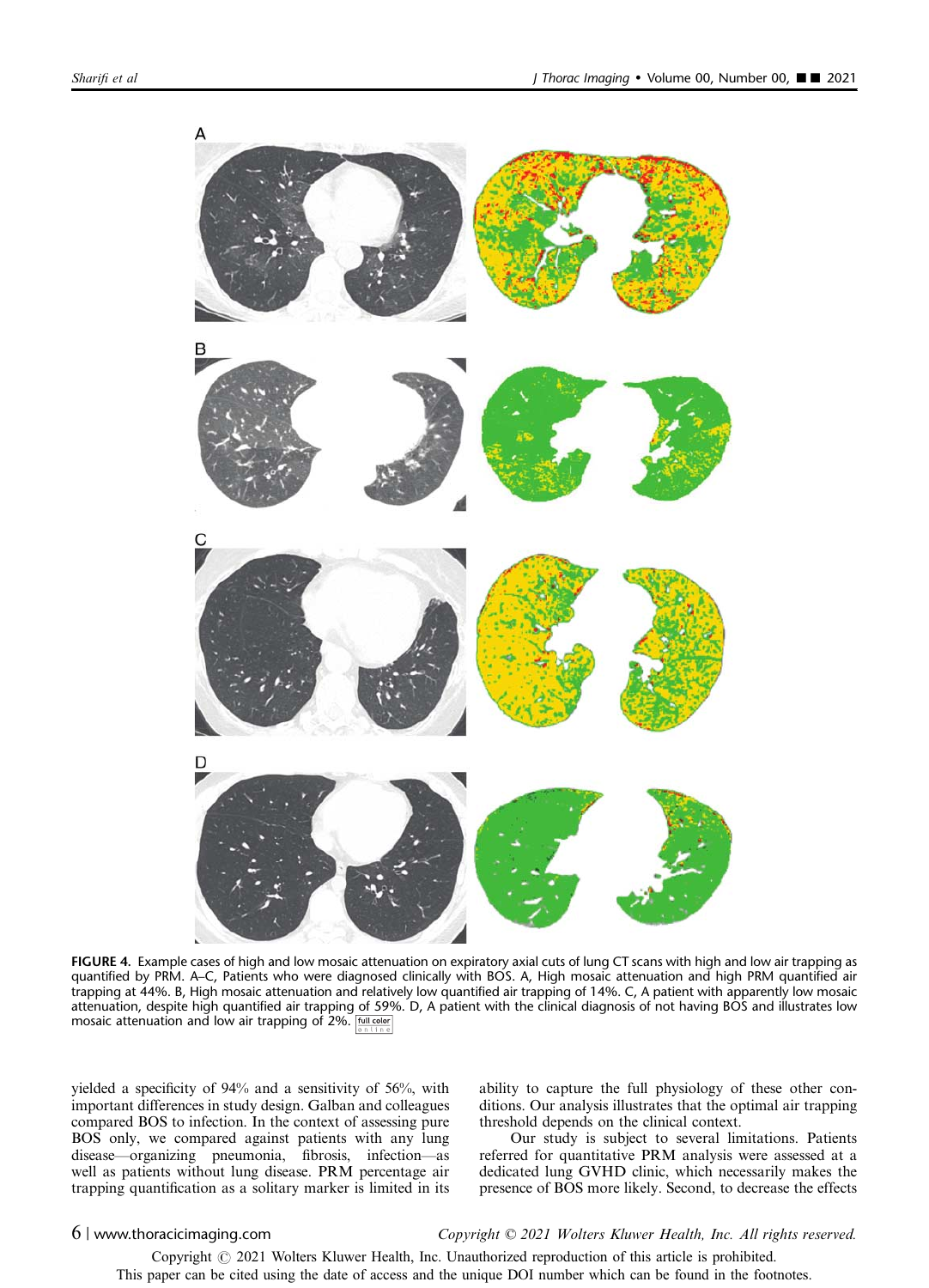<span id="page-6-0"></span>

|              | <b>Inspiratory Phase</b> | <b>Inspiratory+Expiratory Phase</b> | <b>Inspiratory+Expiratory Phase+PRM</b> | Air Trapping $\geq 28\%$ |
|--------------|--------------------------|-------------------------------------|-----------------------------------------|--------------------------|
| Sensitivity  | 0.80                     | 0.92                                | 0.92                                    | 0.56                     |
| Specificity  | 0.69                     | 0.59                                | 0.73                                    | 0.94                     |
| <b>PPV</b>   | 0.56                     | 0.52                                | 0.62                                    | 0.82                     |
| <b>NPV</b>   | 0.88                     | 0.94                                | 0.95                                    | 0.81                     |
| Accuracy     | 0.72                     | 0.70                                | 0.79                                    | 0.82                     |
| AUC (95% CI) | $0.74(0.64-0.85)$        | $0.75(0.67-0.84)$                   | $0.83(0.74-0.91)$                       | $0.75(0.65-0.86)$        |

CI indicates confidence interval; NPV, negative predictive value; PPV, positive predictive value.

of interobserver variability in this study, we used a majority consensus approach from a panel of radiologists from a single center with high HCT volume. This approach may limit generalizability from routine clinical CT interpretation and from nontertiary care environments. Hence, a potential advantage of threshold-based automated quantitative lung CT is to enable more standardized interpretative results across a variety of practice settings.<sup>1,3</sup> Third, this study is limited to 3 thoracic radiologists. We sought to mitigate this limitation by involving radiologists with a spectrum of experience levels and assessing statistical association by multiple approaches, including the following: (1) correlation; (2) regression analysis with and without risk adjustment; (3) sensitivity and specificity of imaging biomarkers; (4) comparison of imaging features such as mosaic attenuation with PRM air trapping quantification; and (5) stratification of scans by diagnostic confidence of reads. Analytic results consistently demonstrated that mosaic attenuation was associated with a diagnosis of BOS and that there were subgroups of BOS patients in whom mosaic attenuation and quantitative air trapping diverge. Nonetheless, future studies will benefit from a larger number of radiologists in multiple centers. Fourth, the diagnosis of BOS relies on criteria that include the absence of active lung infection, given that infection can cause transient airflow obstruction. Infection in our study was excluded in all cases to the extent possible by bronchoscopy with bronchoalveolar lavage and



FIGURE 5. Receiver operating characteristic curves for diagnosing pure BOS from 28% air trapping on PRM and from radiologist assessment of the PRM inspiratory phase, expiratory phase, and quantitative output of PRM software processing. **Full color** 

microbiological testing, as well as clinical follow-up. Finally, this study focused on patients with the gold-standard diagnosis of bronchiolitis obliterans. Patients with coexistent conditions such as infection, organizing pneumonia, and truncal sclerosis, with superimposed imaging findings that could confound qualitative and quantitative measurements, were excluded from analysis. The coexistence of these conditions with BOS highlights the challenges of chest CT interpretation in a complex patient population and suggests the need for a multidisciplinary approach in patient management of lung GVHD.

In conclusion, this study stratifies the relative importance of a set of qualitative CT imaging features for BOS and demonstrates that automated PRM air trapping quantification plays an adjunctive role in the analysis of CT chest scans for patients with BOS. The use of imaging features, coupled with PRM quantitative CT analysis, can assist radiologists with improved diagnosis of lung cGVHD.

### ACKNOWLEDGMENTS

The authors thank our patients in the lung GVHD clinic of our medical center.

### **REFERENCES**

- 1. Kay FU, Oz OK, Abbara S, et al. Translation of quantitative imaging biomarkers into clinical chest CT. Radiographics. 2019; 39:957–976.
- 2. Huang L, Han R, Ai T, et al. Serial quantitative chest CT assessment of COVID-19: deep-learning approach. Radiol Cardiothorac Imaging. 2020;2:e200075.
- 3. Silva M, Milanese G, Seletti V, et al. Pulmonary quantitative CT imaging in focal and diffuse disease: current research and clinical applications. Br J Radiol. 2018;91:20170644.
- 4. Bankier AA, De Maertelaer V, Keyzer C, et al. Pulmonary emphysema: Subjective visual grading versus objective quantification with macroscopic morphometry and thin-section CT densitometry. Radiology. 1999;211:851–858.
- 5. Trivedi A, Hall C, Hoffman EA, et al. Using imaging as a biomarker for asthma. J Allergy Clin Immunol. 2017;139:1-10.
- 6. Bartholmai BJ, Raghunath S, Karwoski RA, et al. Quantitative computed tomography imaging of interstitial lung diseases. J Thorac Imaging. 2013;28:298–307.
- Galbán CJ, Han MK, Boes JL, et al. Computed tomographybased biomarker provides unique signature for diagnosis of COPD phenotypes and disease progression. Nat Med. 2012;18:1711–1715.
- 8. Galban CJ, Boes JL, Bule M, et al. Parametric response mapping as an indicator of bronchiolitis obliterans syndrome after hematopoietic stem cell transplantation. Biol Blood Marrow Transplant. 2014;20:1592–1598.
- Han MK, Kazerooni EA, Lynch DA, et al. Chronic obstructive pulmonary disease exacerbations in the COPDGene Study: associated radiologic phenotypes. Radiology. 2011;261:274–282.
- 10. Han MLK, Tayob N, Murray S, et al. Association between emphysema and chronic obstructive pulmonary disease outcomes in

### Copyright © 2021 Wolters Kluwer Health, Inc. All rights reserved. www.thoracicimaging.com | 7